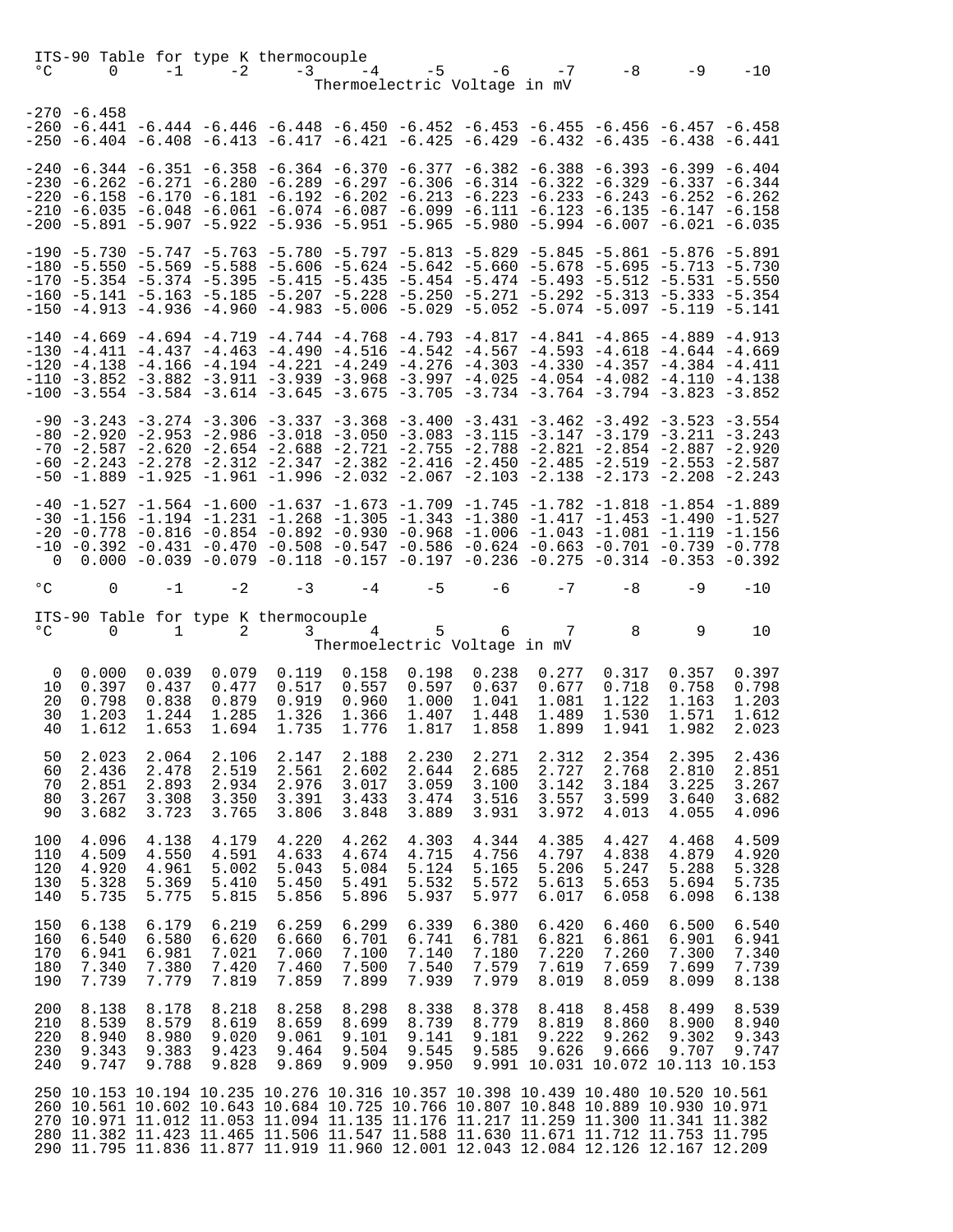|              |                                               |                        |                                       |   |                   |   |                                                                                                                                                                                                                                                                                                                                                        |   |   | 300 12.209 12.250 12.291 12.333 12.374 12.416 12.457 12.499 12.540 12.582 12.624<br>310 12.624 12.665 12.707 12.748 12.790 12.831 12.873 12.915 12.956 12.998 13.040<br>320 13.040 13.081 13.123 13.165 13.206 13.248 13.290 13.331 13.373 13.415 13.457<br>330 13.457 13.498 13.540 13.582 13.624 13.665 13.707 13.749 13.791 13.833 13.874<br>340 13.874 13.916 13.958 14.000 14.042 14.084 14.126 14.167 14.209 14.251 14.293 |                            |
|--------------|-----------------------------------------------|------------------------|---------------------------------------|---|-------------------|---|--------------------------------------------------------------------------------------------------------------------------------------------------------------------------------------------------------------------------------------------------------------------------------------------------------------------------------------------------------|---|---|----------------------------------------------------------------------------------------------------------------------------------------------------------------------------------------------------------------------------------------------------------------------------------------------------------------------------------------------------------------------------------------------------------------------------------|----------------------------|
|              |                                               |                        |                                       |   |                   |   |                                                                                                                                                                                                                                                                                                                                                        |   |   | 350 14.293 14.335 14.377 14.419 14.461 14.503 14.545 14.587 14.629 14.671 14.713<br>360 14.713 14.755 14.797 14.839 14.881 14.923 14.965 15.007 15.049 15.091 15.133<br>370 15.133 15.175 15.217 15.259 15.301 15.343 15.385 15.427 15.469 15.511 15.554<br>380 15.554 15.596 15.638 15.680 15.722 15.764 15.806 15.849 15.891 15.933 15.975<br>390 15.975 16.017 16.059 16.102 16.144 16.186 16.228 16.270 16.313 16.355 16.397 |                            |
|              |                                               |                        |                                       |   |                   |   |                                                                                                                                                                                                                                                                                                                                                        |   |   | 400 16.397 16.439 16.482 16.524 16.566 16.608 16.651 16.693 16.735 16.778 16.820<br>410 16.820 16.862 16.904 16.947 16.989 17.031 17.074 17.116 17.158 17.201 17.243<br>420 17.243 17.285 17.328 17.370 17.413 17.455 17.497 17.540 17.582 17.624 17.667<br>430 17.667 17.709 17.752 17.794 17.837 17.879 17.921 17.964 18.006 18.049 18.091<br>440 18.091 18.134 18.176 18.218 18.261 18.303 18.346 18.388 18.431 18.473 18.516 |                            |
|              |                                               |                        |                                       |   |                   |   |                                                                                                                                                                                                                                                                                                                                                        |   |   | 450 18.516 18.558 18.601 18.643 18.686 18.728 18.771 18.813 18.856 18.898 18.941<br>460 18.941 18.983 19.026 19.068 19.111 19.154 19.196 19.239 19.281 19.324 19.366<br>470 19.366 19.409 19.451 19.494 19.537 19.579 19.622 19.664 19.707 19.750 19.792<br>480 19.792 19.835 19.877 19.920 19.962 20.005 20.048 20.090 20.133 20.175 20.218<br>490 20.218 20.261 20.303 20.346 20.389 20.431 20.474 20.516 20.559 20.602 20.644 |                            |
| $\circ$ C    | $\mathbf 0$                                   | $\mathbf{1}$           | 2                                     | 3 | 4                 | 5 | 6                                                                                                                                                                                                                                                                                                                                                      | 7 | 8 | 9                                                                                                                                                                                                                                                                                                                                                                                                                                | $10 \,$                    |
| $^{\circ}$ C | $\Omega$                                      | $1 \quad \blacksquare$ | ITS-90 Table for type K<br>2          | 3 | thermocouple<br>4 | 5 | 6<br>Thermoelectric Voltage in mV                                                                                                                                                                                                                                                                                                                      | 7 | 8 | 9                                                                                                                                                                                                                                                                                                                                                                                                                                | 10                         |
|              |                                               |                        |                                       |   |                   |   |                                                                                                                                                                                                                                                                                                                                                        |   |   | 500 20.644 20.687 20.730 20.772 20.815 20.857 20.900 20.943 20.985 21.028 21.071<br>510 21.071 21.113 21.156 21.199 21.241 21.284 21.326 21.369 21.412 21.454 21.497<br>520 21.497 21.540 21.582 21.625 21.668 21.710 21.753 21.796 21.838 21.881 21.924<br>530 21.924 21.966 22.009 22.052 22.094 22.137 22.179 22.222 22.265 22.307 22.350<br>540 22.350 22.393 22.435 22.478 22.521 22.563 22.606 22.649 22.691 22.734 22.776 |                            |
|              |                                               |                        |                                       |   |                   |   |                                                                                                                                                                                                                                                                                                                                                        |   |   | 550 22.776 22.819 22.862 22.904 22.947 22.990 23.032 23.075 23.117 23.160 23.203<br>560 23.203 23.245 23.288 23.331 23.373 23.416 23.458 23.501 23.544 23.586 23.629<br>570 23.629 23.671 23.714 23.757 23.799 23.842 23.884 23.927 23.970 24.012 24.055<br>580 24.055 24.097 24.140 24.182 24.225 24.267 24.310 24.353 24.395 24.438 24.480<br>590 24.480 24.523 24.565 24.608 24.650 24.693 24.735 24.778 24.820 24.863 24.905 |                            |
| 640          |                                               |                        |                                       |   |                   |   | 26.602 26.644 26.687 26.729 26.771 26.814 26.856 26.898 26.940                                                                                                                                                                                                                                                                                         |   |   | 600 24.905 24.948 24.990 25.033 25.075 25.118 25.160 25.203 25.245 25.288 25.330<br>610 25.330 25.373 25.415 25.458 25.500 25.543 25.585 25.627 25.670 25.712 25.755<br>620 25.755 25.797 25.840 25.882 25.924 25.967 26.009 26.052 26.094 26.136 26.179<br>630 26.179 26.221 26.263 26.306 26.348 26.390 26.433 26.475 26.517 26.560 26.602<br>26.983 27.025                                                                    |                            |
|              |                                               |                        |                                       |   |                   |   |                                                                                                                                                                                                                                                                                                                                                        |   |   | 650 27.025 27.067 27.109 27.152 27.194 27.236 27.278 27.320 27.363 27.405 27.447<br>660 27.447 27.489 27.531 27.574 27.616 27.658 27.700 27.742 27.784 27.826 27.869<br>670 27.869 27.911 27.953 27.995 28.037 28.079 28.121 28.163 28.205 28.247 28.289<br>680 28.289 28.332 28.374 28.416 28.458 28.500 28.542 28.584 28.626 28.668 28.710<br>690 28.710 28.752 28.794 28.835 28.877 28.919 28.961 29.003 29.045 29.087 29.129 |                            |
| 740          |                                               |                        | 30.798 30.840 30.881 30.923           |   |                   |   | 30.964 31.006 31.047 31.089 31.130                                                                                                                                                                                                                                                                                                                     |   |   | 700 29.129 29.171 29.213 29.255 29.297 29.338 29.380 29.422 29.464 29.506 29.548<br>710 29.548 29.589 29.631 29.673 29.715 29.757 29.798 29.840 29.882 29.924 29.965<br>720 29.965 30.007 30.049 30.090 30.132 30.174 30.216 30.257 30.299 30.341 30.382<br>730 30.382 30.424 30.466 30.507 30.549 30.590 30.632 30.674 30.715 30.757 30.798<br>31.172 31.213                                                                    |                            |
|              | 760 31.628<br>770 32.041 32.082<br>790 32.865 |                        | 31.669 31.710 31.752<br>32.124 32.165 |   |                   |   | 750 31.213 31.255 31.296 31.338 31.379 31.421 31.462 31.504 31.545<br>31.793 31.834 31.876 31.917 31.958<br>32.206 32.247 32.289 32.330 32.371                                                                                                                                                                                                         |   |   | 31.586<br>32.000<br>32.412<br>780 32.453 32.495 32.536 32.577 32.618 32.659 32.700 32.742 32.783 32.824 32.865<br>32.906 32.947 32.988 33.029 33.070 33.111 33.152 33.193 33.234 33.275                                                                                                                                                                                                                                          | 31.628<br>32.041<br>32.453 |
| 840          | 810 33.685                                    |                        | 820 34.093 34.134 34.175 34.216       |   |                   |   | 33.726 33.767 33.808 33.848 33.889 33.930 33.971 34.012 34.053<br>34.257 34.297 34.338 34.379 34.420<br>830 34.501 34.542 34.582 34.623 34.664 34.704 34.745 34.786 34.826<br>34.908 34.948 34.989 35.029 35.070 35.110 35.151 35.192 35.232 35.273                                                                                                    |   |   | 800 33.275 33.316 33.357 33.398 33.439 33.480 33.521 33.562 33.603 33.644 33.685<br>34.460<br>34.867 34.908                                                                                                                                                                                                                                                                                                                      | 34.093<br>34.501<br>35.313 |
|              | 890 36.925                                    |                        |                                       |   |                   |   | 850 35.313 35.354 35.394 35.435 35.475 35.516 35.556 35.596 35.637 35.677<br>860 35.718 35.758 35.798 35.839 35.879 35.920 35.960 36.000 36.041<br>870 36.121 36.162 36.202 36.242 36.282 36.323 36.363 36.403 36.443<br>880 36.524 36.564 36.604 36.644 36.685 36.725 36.765 36.805 36.845<br>36.965 37.006 37.046 37.086 37.126 37.166 37.206 37.246 |   |   | 36.081 36.121<br>36.484 36.524<br>36.885<br>37.286                                                                                                                                                                                                                                                                                                                                                                               | 35.718<br>36.925<br>37.326 |
|              |                                               |                        |                                       |   |                   |   | 900 37.326 37.366 37.406 37.446 37.486 37.526 37.566 37.606 37.646 37.686                                                                                                                                                                                                                                                                              |   |   | 910 37.725 37.765 37.805 37.845 37.885 37.925 37.965 38.005 38.044 38.084 38.124<br>920 38.124 38.164 38.204 38.243 38.283 38.323 38.363 38.402 38.442 38.482 38.522                                                                                                                                                                                                                                                             | 37.725                     |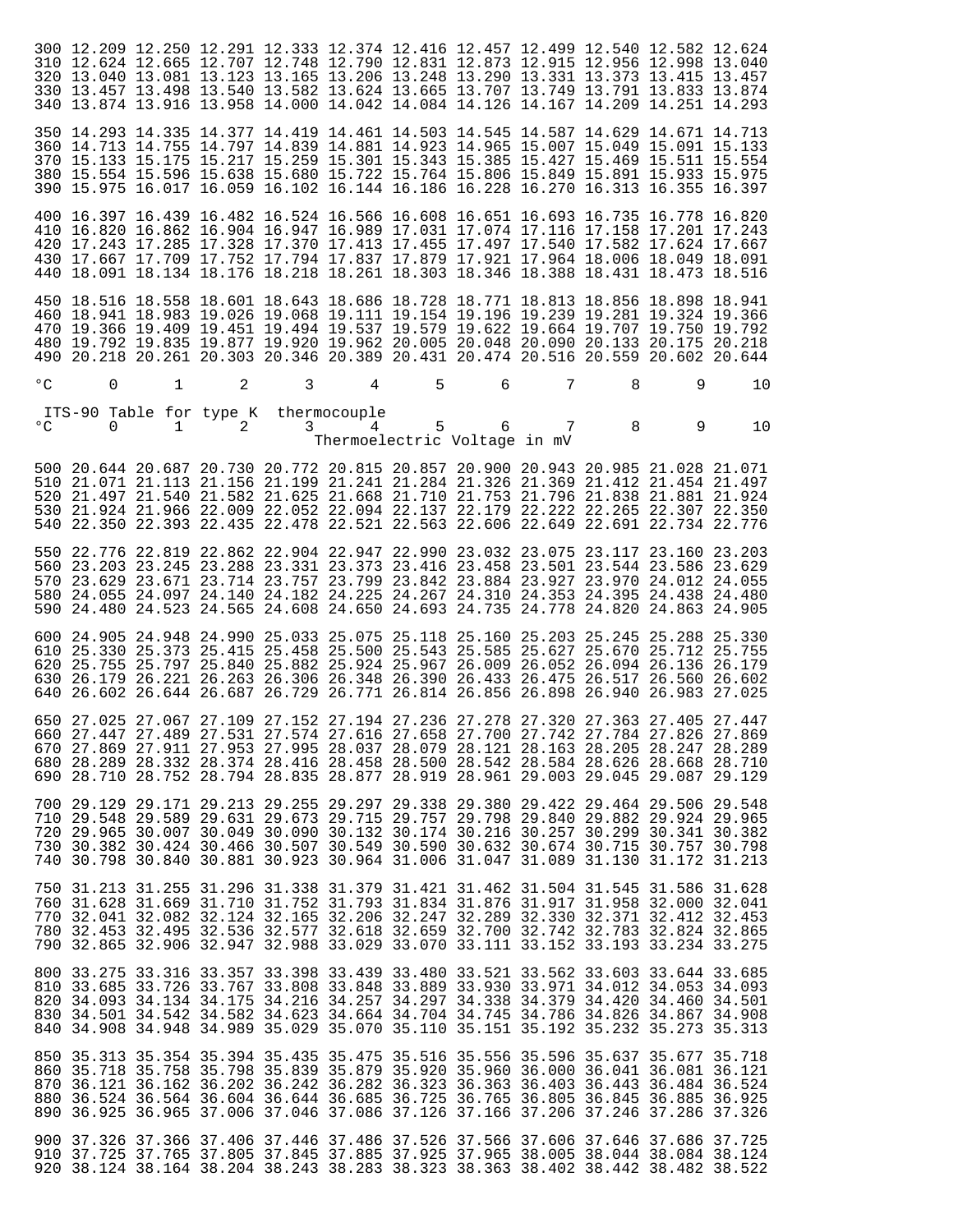|                                          |                                               |                                                                                                                                                                                                                                                                                          |                        |   |                   |   | 930 38.522 38.561 38.601 38.641 38.680 38.720 38.760 38.799 38.839 38.878 38.918<br>940 38.918 38.958 38.997 39.037 39.076 39.116 39.155 39.195 39.235 39.274 39.314                                                                                                                                                                                                                                                                  |                                                            |   |               |        |
|------------------------------------------|-----------------------------------------------|------------------------------------------------------------------------------------------------------------------------------------------------------------------------------------------------------------------------------------------------------------------------------------------|------------------------|---|-------------------|---|---------------------------------------------------------------------------------------------------------------------------------------------------------------------------------------------------------------------------------------------------------------------------------------------------------------------------------------------------------------------------------------------------------------------------------------|------------------------------------------------------------|---|---------------|--------|
|                                          |                                               |                                                                                                                                                                                                                                                                                          |                        |   |                   |   | 950 39.314 39.353 39.393 39.432 39.471 39.511 39.550 39.590 39.629 39.669 39.708<br>960 39.708 39.747 39.787 39.826 39.866 39.905 39.944 39.984 40.023 40.062 40.101<br>970 40.101 40.141 40.180 40.219 40.259 40.298 40.337 40.376 40.415<br>980 40.494 40.533 40.572 40.611 40.651 40.690 40.729 40.768 40.807 40.846 40.885<br>990 40.885 40.924 40.963 41.002 41.042 41.081 41.120 41.159 41.198 41.237 41.276                    |                                                            |   | 40.455 40.494 |        |
| $^{\circ}$ C                             | 0                                             | $\mathbf{1}$                                                                                                                                                                                                                                                                             | 2                      | 3 | 4                 | 5 | 6                                                                                                                                                                                                                                                                                                                                                                                                                                     | 7                                                          | 8 | 9             | 10     |
| $^{\circ}$                               | $\Omega$                                      | ITS-90 Table for type K                                                                                                                                                                                                                                                                  | $1 \qquad \qquad$<br>2 | 3 | thermocouple<br>4 | 5 | Thermoelectric Voltage in mV                                                                                                                                                                                                                                                                                                                                                                                                          | $\begin{array}{ccccccccc}\n6 & & & 7 & & & 8\n\end{array}$ |   | 9             | 10     |
|                                          |                                               |                                                                                                                                                                                                                                                                                          |                        |   |                   |   | 1000 41.276 41.315 41.354 41.393 41.431 41.470 41.509 41.548 41.587 41.626 41.665<br>1010 41.665 41.704 41.743 41.781 41.820 41.859 41.898 41.937 41.976 42.014 42.053<br>1020 42.053 42.092 42.131 42.169 42.208 42.247 42.286 42.324 42.363 42.402 42.440<br>1030 42.440 42.479 42.518 42.556 42.595 42.633 42.672 42.711 42.749 42.788 42.826<br>1040 42.826 42.865 42.903 42.942 42.980 43.019 43.057 43.096 43.134 43.173 43.211 |                                                            |   |               |        |
|                                          |                                               |                                                                                                                                                                                                                                                                                          |                        |   |                   |   | 1050 43.211 43.250 43.288 43.327 43.365 43.403 43.442 43.480 43.518 43.557 43.595<br>1060 43.595 43.633 43.672 43.710 43.748 43.787 43.825 43.863 43.901 43.940 43.978<br>1070 43.978 44.016 44.054 44.092 44.130 44.169 44.207 44.245 44.283 44.321 44.359<br>1080 44.359 44.397 44.435 44.473 44.512 44.550 44.588 44.626 44.664 44.702 44.740<br>1090 44.740 44.778 44.816 44.853 44.891 44.929 44.967 45.005 45.043 45.081 45.119 |                                                            |   |               |        |
|                                          |                                               |                                                                                                                                                                                                                                                                                          |                        |   |                   |   | 1100 45.119 45.157 45.194 45.232 45.270 45.308 45.346 45.383 45.421 45.459 45.497<br>1110 45.497 45.534 45.572 45.610 45.647 45.685 45.723 45.760 45.798<br>1120 45.873 45.911 45.948 45.986 46.024 46.061 46.099 46.136 46.174 46.211 46.249<br>1130 46.249 46.286 46.324 46.361 46.398 46.436 46.473 46.511 46.548 46.585 46.623<br>1140 46.623 46.660 46.697 46.735 46.772 46.809 46.847 46.884 46.921 46.958 46.995               |                                                            |   | 45.836 45.873 |        |
|                                          |                                               |                                                                                                                                                                                                                                                                                          |                        |   |                   |   | 1150 46.995 47.033 47.070 47.107 47.144 47.181 47.218 47.256 47.293 47.330 47.367<br>1160 47.367 47.404 47.441 47.478 47.515 47.552 47.589 47.626 47.663 47.700 47.737<br>1170 47.737 47.774 47.811 47.848 47.884 47.921 47.958 47.995 48.032 48.069 48.105<br>1180 48.105 48.142 48.179 48.216 48.252 48.289 48.326 48.363 48.399 48.436 48.473<br>1190 48.473 48.509 48.546 48.582 48.619 48.656 48.692 48.729 48.765 48.802 48.838 |                                                            |   |               |        |
|                                          |                                               |                                                                                                                                                                                                                                                                                          |                        |   |                   |   | 1200 48.838 48.875 48.911 48.948 48.984 49.021 49.057 49.093 49.130 49.166 49.202<br>1210 49.202 49.239 49.275 49.311 49.348 49.384 49.420 49.456 49.493 49.529 49.565<br>1220 49.565 49.601 49.637 49.674 49.710 49.746 49.782 49.818 49.854 49.890 49.926<br>1230 49.926 49.962 49.998 50.034 50.070 50.106 50.142 50.178 50.214 50.250 50.286<br>1240 50.286 50.322 50.358 50.393 50.429 50.465 50.501 50.537 50.572 50.608 50.644 |                                                            |   |               |        |
|                                          |                                               |                                                                                                                                                                                                                                                                                          |                        |   |                   |   | 1250 50.644 50.680 50.715 50.751 50.787 50.822 50.858 50.894 50.929 50.965 51.000<br>1260 51.000 51.036 51.071 51.107 51.142 51.178 51.213 51.249 51.284 51.320 51.355<br>1270 51.355 51.391 51.426 51.461 51.497 51.532 51.567 51.603 51.638 51.673 51.708<br>1280 51.708 51.744 51.779 51.814 51.849 51.885 51.920 51.955 51.990 52.025<br>1290 52.060 52.095 52.130 52.165 52.200 52.235 52.270 52.305 52.340 52.375 52.410        |                                                            |   |               | 52.060 |
|                                          |                                               |                                                                                                                                                                                                                                                                                          |                        |   |                   |   | 1300 52.410 52.445 52.480 52.515 52.550 52.585 52.620 52.654 52.689 52.724 52.759<br>1310 52.759 52.794 52.828 52.863 52.898 52.932 52.967 53.002 53.037 53.071 53.106<br>1320 53.106 53.140 53.175 53.210 53.244 53.279 53.313 53.348 53.382 53.417 53.451<br>1330 53.451 53.486 53.520 53.555 53.589 53.623 53.658 53.692 53.727 53.761 53.795<br>1340 53.795 53.830 53.864 53.898 53.932 53.967 54.001 54.035 54.069 54.104 54.138 |                                                            |   |               |        |
|                                          |                                               | 1370 54.819 54.852 54.886                                                                                                                                                                                                                                                                |                        |   |                   |   | 1350 54.138 54.172 54.206 54.240 54.274 54.308 54.343 54.377 54.411 54.445 54.479<br>1360 54.479 54.513 54.547 54.581 54.615 54.649 54.683 54.717 54.751 54.785 54.819                                                                                                                                                                                                                                                                |                                                            |   |               |        |
| $^{\circ}$ C                             | $\Omega$                                      | 1                                                                                                                                                                                                                                                                                        | 2                      | 3 | 4                 | 5 | 6                                                                                                                                                                                                                                                                                                                                                                                                                                     | 7                                                          | 8 | 9             | 10     |
| $\star$<br>$\star$<br>$\star$<br>$\star$ |                                               | ************************************<br>* E = sum(i=0 to n) c_i t^i.<br>* The equation above 0 °C is of the form<br>* E = sum(i=0 to n) c i t^i + a0 exp(a1 (t - a2)^2).<br>Temperature Range (°C)<br>$-270.000$ to $0.000$<br>0.000 to 1372.000<br>************************************ |                        |   |                   |   | * This section contains coefficients for type K thermocouples for<br>* the two subranges of temperature listed below. The coefficients<br>* are in units of °C and mV and are listed in the order of constant<br>* term up to the highest order. The equation below 0 °C is of the form                                                                                                                                               |                                                            |   |               |        |
|                                          | name: reference function on ITS-90<br>type: K |                                                                                                                                                                                                                                                                                          |                        |   |                   |   |                                                                                                                                                                                                                                                                                                                                                                                                                                       |                                                            |   |               |        |